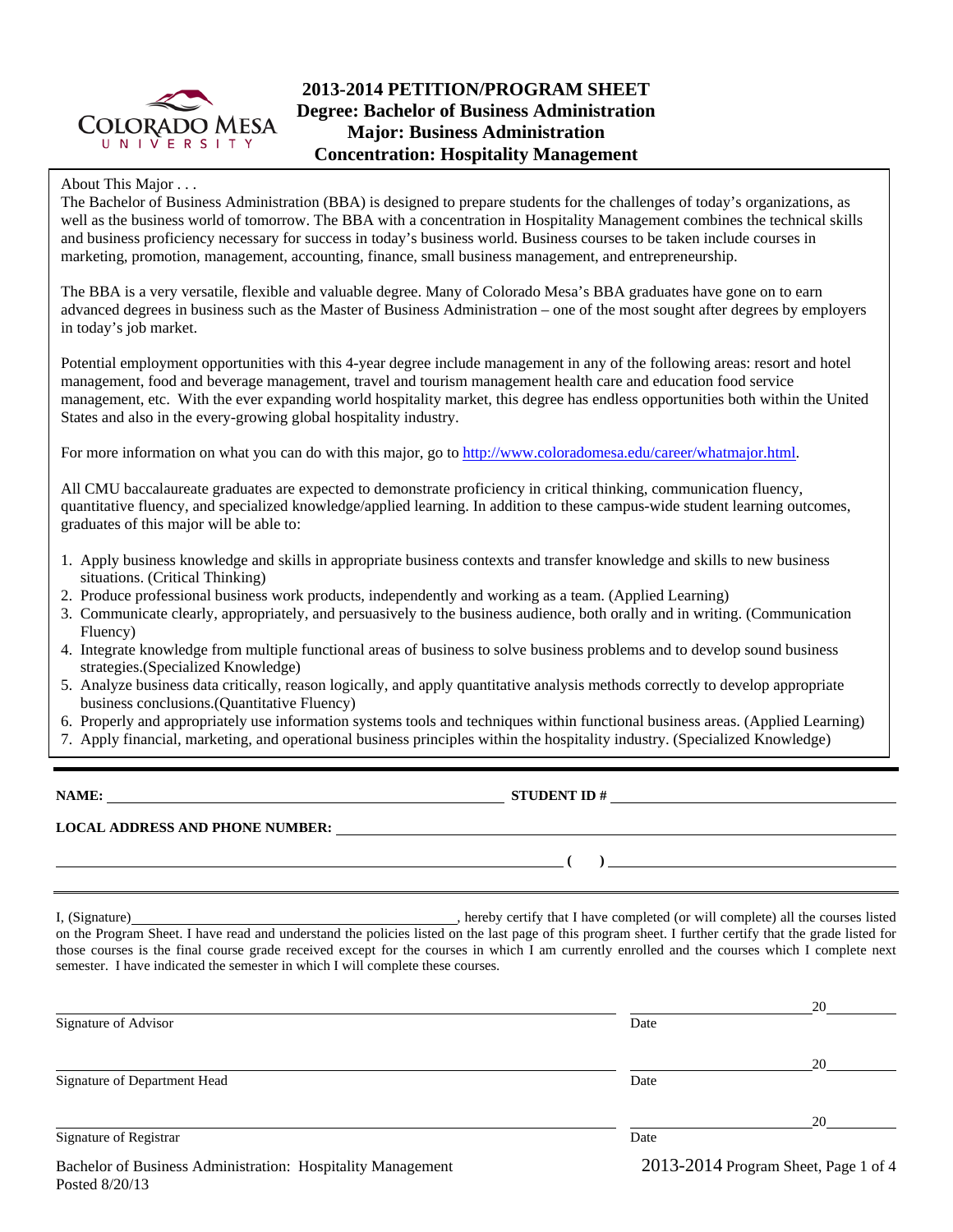#### **Students should work closely with a faculty advisor when selecting and scheduling courses prior to registration.**

Degree Requirements:

- 120 semester hours total (A minimum of 28 taken at CMU in no fewer than two semesters).
- 40 upper division credits (A minimum of 15 taken at the 300-400 course levels within the major at CMU).
- 2.00 cumulative GPA or higher in all CMU coursework
- 2.00 cumulative GPA or higher in coursework toward the major content area
- Pre-collegiate courses (usually numbered below 100) cannot be used for graduation.
- When filling out the program sheet a course can be used only once.
- A student must follow the CMU graduation requirements either from 1) the program sheet for the major in effect at the time the student officially declares a major; or 2) a program sheet for the major approved for a year subsequent to the year during which the student officially declares the major and is approved for the student by the department head. Because a program may have requirements specific to the degree, the student should check with the faculty advisor for additional criteria. It is the student's responsibility to be aware of, and follow, all requirements for the degree being pursued. Any exceptions or substitutions must be approved by the student's faculty advisor and Department Head.
- See the "Undergraduate Graduation Requirements" in the catalog for additional graduation information.

**GENERAL EDUCATION REQUIREMENTS** (31 semester hours) See the current catalog for a list of courses that fulfill the requirements below. If a course is on the general education list of options and a requirement for your major, you must use it to fulfill the major requirement and make a different selection within the general education requirement.

| Course No Title                                                                                                                                                                               |    | Sem.hrs Grade Term/Trns |
|-----------------------------------------------------------------------------------------------------------------------------------------------------------------------------------------------|----|-------------------------|
| <b>English</b> (6 semester hours, must receive a grade of "C" or better and<br>must be completed by the time the student has 60 semester hours.)                                              |    |                         |
| <b>ENGL 111 English Composition</b>                                                                                                                                                           | 3  |                         |
| <b>ENGL 112 English Composition</b>                                                                                                                                                           | 3  |                         |
| <b>Math:</b> MATH 113 or higher (3 semester hours, must receive a grade<br>of "C" or better, must be completed by the time the student has 60<br>semester hours.)<br>MATH 113 College Algebra | 4* |                         |
| *3 credits apply to the General Ed requirements and 1 credit applies to<br>elective credit                                                                                                    |    |                         |
| <b>Humanities</b> (3 semester hours)                                                                                                                                                          |    |                         |
|                                                                                                                                                                                               |    |                         |

**Social and Behavioral Sciences** (6 semester hours) ECON 201 Principles of Macroeconomics 3 ECON 202 Principles of Microeconomics 3

**Natural Sciences** (7 semester hours, one course must include a lab)

\_\_\_\_\_\_ \_\_\_\_ \_\_\_\_\_\_\_\_\_\_\_\_\_\_\_\_\_\_\_\_\_\_\_\_ \_\_\_\_ \_\_\_\_\_ \_\_\_\_\_\_\_\_

\_\_\_\_\_\_ \_\_\_\_ \_\_\_\_\_\_\_\_\_\_\_\_\_\_\_\_\_\_\_\_\_\_\_\_ \_\_\_\_ \_\_\_\_\_ \_\_\_\_\_\_\_\_  $\_\_$   $\_$   $\_$ 

**History** (3 semester hours)

 $HIST \quad \_\_\_\_\_\_$ 

**Fine Arts** (3 semester hours)

| Course No Title |  | Sem.hrs Grade Term/Trns |
|-----------------|--|-------------------------|
|                 |  |                         |

|             | <b>Kinesiology</b> (3 semester hours) |  |
|-------------|---------------------------------------|--|
| KINE 100    | Health and Wellness                   |  |
| KINA 1      |                                       |  |
| <b>KINA</b> |                                       |  |

**Applied Studies** (3 semester hours)

## **FOUNDATION COURSES** (17 semester hours) These courses, plus ECON 201 & 202 and Gen Ed English & Math requirements must be

\_\_\_\_\_\_ \_\_\_\_ \_\_\_\_\_\_\_\_\_\_\_\_\_\_\_\_\_\_\_\_\_\_\_\_ \_\_\_\_ \_\_\_\_\_ \_\_\_\_\_\_\_\_

|                 | completed within the student's first 60 hours. |    |  |
|-----------------|------------------------------------------------|----|--|
| ACCT 201        | Principles of Financial Acctg                  | -3 |  |
| ACCT 202        | Principles of Managerial Acctg 3               |    |  |
| <b>BUGB 105</b> | Freshman Business Seminar                      |    |  |
| <b>BUGB 211</b> | <b>Business Communications</b>                 |    |  |
| <b>CISB 101</b> | Business Inform. Technology                    |    |  |
|                 | or CISB 205 Advanced Business Software         | 3  |  |
| CISB 241        | Intro to Business Analysis                     |    |  |
|                 | or STAT 200 Probability and Statistics         |    |  |
|                 |                                                |    |  |

## **BACHELOR OF BUSINESS ADMINISTRATION: HOSPITALITY MANAGEMENT CONCENTRATION**

**REQUIREMENTS** (63 semester hours)

#### **Business Administration Core** (33 semester hours)

| <b>BUGB 349</b>     | Legal Environment of Business 3                                      |               |  |
|---------------------|----------------------------------------------------------------------|---------------|--|
| <b>BUGB 401</b>     | <b>International Business</b>                                        | 3             |  |
| CISB 210            | <b>Fundamentals of Info Systems</b>                                  | 3             |  |
| <b>FINA 301</b>     | Managerial Finance                                                   | 3             |  |
| MANG <sub>201</sub> | Principles of Management                                             | 3             |  |
| <b>MANG 301</b>     | Organizational Behavior                                              | 3             |  |
| <b>MANG 371</b>     | Human Resource Management                                            | 3             |  |
| MANG 471            | <b>Operations Management</b>                                         | 3             |  |
| <b>MANG 491</b>     | <b>Business Strategy</b>                                             | 3             |  |
| <b>MARK 231</b>     | Principles of Marketing                                              | 3             |  |
| CISB 341            | <b>Quantitative Decision Making</b>                                  | 3             |  |
|                     | or MANG 341 Quantitative Decision Making 3                           |               |  |
|                     | or MARK 350 Marketing Research                                       | 3             |  |
|                     |                                                                      |               |  |
|                     | <b>Required Concentration Courses (30 Semester Hours)</b>            |               |  |
| HMGT 101            | Travel Industry I                                                    | 3             |  |
| HMGT 102            | Travel Industry II                                                   | 3             |  |
|                     | or_MANG 221 Supervisory Concepts                                     | 3             |  |
| HMGT 310            | Travel & Tourism Marketing                                           |               |  |
|                     | Techniques                                                           | 3             |  |
|                     | or MARK 332 Promotion                                                | $\mathcal{R}$ |  |
|                     | <b>HMGT 410 Hospitality Facilities Management 3</b>                  |               |  |
|                     | or MANG 450 Entrepreneurship                                         | 3             |  |
|                     |                                                                      |               |  |
|                     | HMGT 450 Hospitality Marketing Strategies                            | 3             |  |
|                     |                                                                      |               |  |
| HMGT 470            | <b>Hospitality Management</b>                                        |               |  |
|                     | Strategies                                                           | 3             |  |
| <b>MANG 499</b>     | Internship                                                           | $3-6$         |  |
|                     |                                                                      |               |  |
|                     | <b>Upper Division Business/Hospitality Management Electives (6-9</b> |               |  |
| semester hours)     |                                                                      |               |  |
|                     |                                                                      | 3             |  |

\_\_\_\_\_\_ \_\_\_\_ \_\_\_\_\_\_\_\_\_\_\_\_\_\_\_\_\_\_\_\_\_\_\_\_ 3 \_\_\_\_\_ \_\_\_\_\_\_\_\_ \_\_\_\_\_\_ \_\_\_\_ \_\_\_\_\_\_\_\_\_\_\_\_\_\_\_\_\_\_\_\_\_\_\_\_ 3 \_\_\_\_\_ \_\_\_\_\_\_\_\_

\_\_\_\_\_\_ \_\_\_\_ \_\_\_\_\_\_\_\_\_\_\_\_\_\_\_\_\_\_\_\_\_\_\_\_ \_\_\_\_ \_\_\_\_\_ \_\_\_\_\_\_\_\_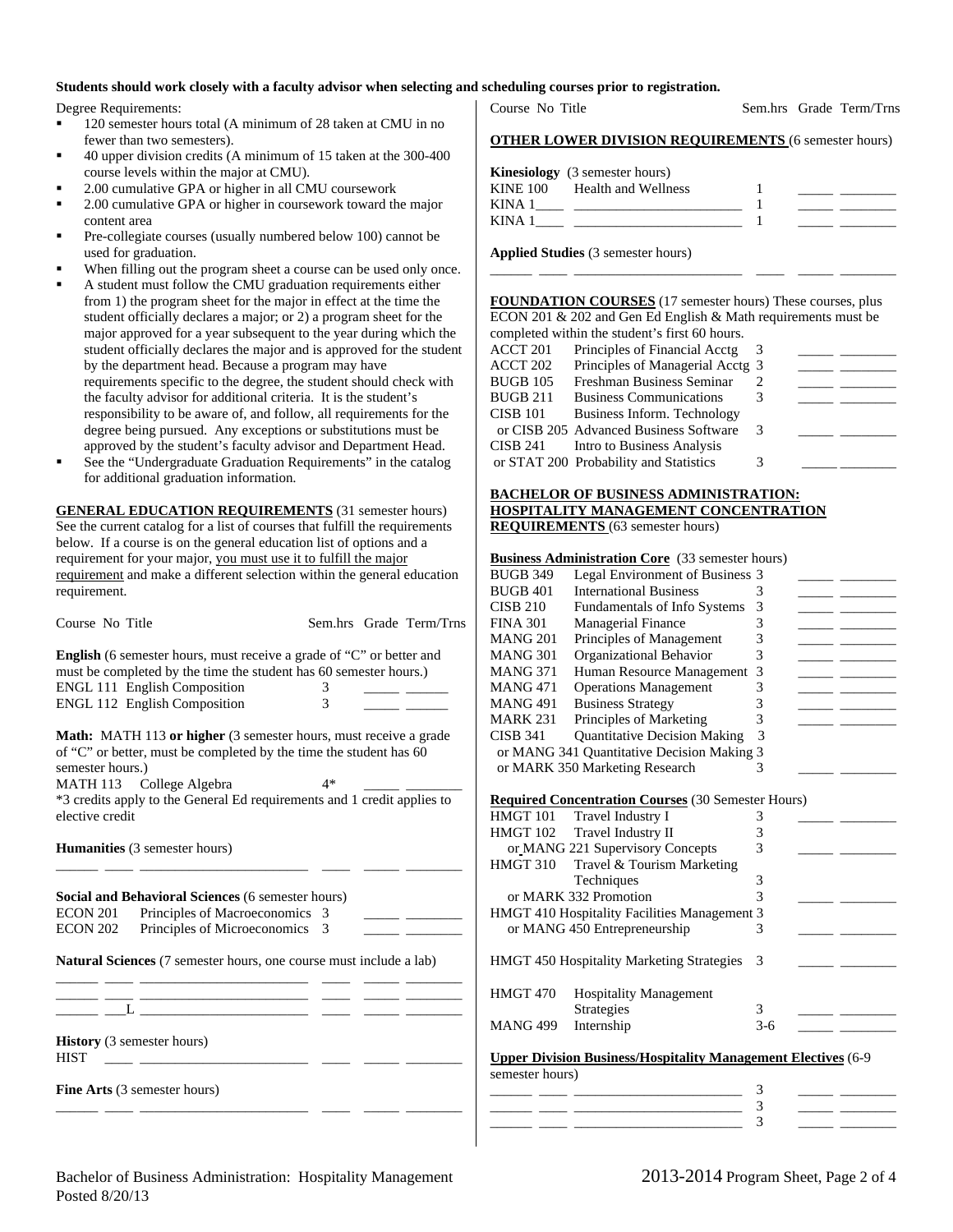Course No Title Sem.hrs Grade Term/Trns

Course No Title Sem.hrs Grade Term/Trns

\_\_\_\_\_\_ \_\_\_\_ \_\_\_\_\_\_\_\_\_\_\_\_\_\_\_\_\_\_\_\_\_\_\_\_ 2 \_\_\_\_\_ \_\_\_\_\_\_\_\_

**Electives** (3 semester hours of college level courses appearing on your final transcript, **not listed above** to bring total semester hours to 120.) \*MATH 113 College Algebra 1

**Special requirements:** To be admitted to the Bachelor of Business Administration program, certain prerequisites must be satisfied. Please see the Business department head for complete requirements and application form. All degree requirements must be completed as described above. Any exceptions or substitutions must be recommended in advance by the faculty advisor and/or approved by the Department Head. Students are required to participate in exit examinations or other programs deemed necessary to comply with the university accountability requirement.

## **SUGGESTED COURSE SEQUENCING FOR BBA, CONCENTRATION IN**  HOSPITALITY **MANAGEMENT**

This is a recommended sequence of course work. Certain courses may have prerequisites or are only offered during the Fall or Spring semesters. It is the student's responsibility to meet with the assigned advisor and check the 2 year course matrix on the website for course availability.

|                                    |                                            | <b>FRESHMAN YEAR</b>        |                                                |                                                   |                                  |
|------------------------------------|--------------------------------------------|-----------------------------|------------------------------------------------|---------------------------------------------------|----------------------------------|
| <b>Fall Semester</b>               |                                            | <b>Hours</b>                | <b>Spring Semester</b>                         |                                                   | <b>Hours</b>                     |
| <b>BUGB 105</b>                    | Freshman Business Seminar                  | 2                           | <b>ENGL 112</b>                                | <b>English Composition</b>                        | 3                                |
| <b>CISB 101</b>                    | <b>Business Information Technology</b>     |                             | <b>CISB 241</b>                                | Intro to Business Analysis                        |                                  |
| or CISB 205                        | <b>Advanced Business Software</b>          | 3                           | or STAT 200                                    | Probability and Statistics                        | 3                                |
| <b>ENGL 111</b>                    | <b>English Composition</b>                 | 3                           | <b>CISB 210</b>                                | Fundamentals of Information Systems               | 3                                |
| <b>MATH 113</b>                    | College Algebra                            | 4                           |                                                | General Education Natural Science with Lab        | $\overline{4}$                   |
| <b>General Education Fine Arts</b> |                                            | 3                           | <b>KINE 100</b>                                | <b>Health and Wellness</b>                        | $\mathbf{1}$                     |
| <b>KINA</b>                        | Activity                                   | $\overline{\mathbf{1}}$     | <b>KINA</b>                                    | Activity                                          | $\frac{1}{15}$                   |
|                                    |                                            | 16                          |                                                |                                                   |                                  |
|                                    |                                            | <b>SOPHOMORE YEAR</b>       |                                                |                                                   |                                  |
| <b>Fall Semester</b>               |                                            | <b>Hours</b>                | <b>Spring Semester</b>                         |                                                   | <b>Hours</b>                     |
| ACCT 201                           | Principles of Financial Accounting         | 3                           | ACCT 202                                       | Principles of Managerial Accounting               | 3                                |
| <b>BUGB 211</b>                    | <b>Business Communications</b>             | 3                           | <b>ECON 202</b>                                | Principles of Microeconomics                      | $\mathfrak{Z}$                   |
| <b>ECON 201</b>                    | Principles of Macroeconomics               | 3                           | <b>MANG 201</b>                                | Principles of Management                          | 3                                |
| <b>MARK 231</b>                    | Principles of Marketing                    | 3                           | HMGT 102                                       | Travel Industry II                                |                                  |
| HMGT 101                           | Travel Industry I                          | $\overline{3}$              |                                                | or MANG 221 Supervisory Concepts                  | $\mathfrak{Z}$                   |
|                                    |                                            | 15                          | <b>General Education Humanities</b>            |                                                   | $\frac{3}{15}$                   |
|                                    |                                            |                             |                                                |                                                   |                                  |
|                                    |                                            | <b>JUNIOR YEAR</b>          |                                                |                                                   |                                  |
| <b>Fall Semester</b>               |                                            | <b>Hours</b>                | <b>Spring Semester</b>                         |                                                   | Hours                            |
| <b>BUGB 349</b>                    | <b>Legal Environment of Business</b>       | 3                           | HMGT 310                                       | Travel & Tourism Marketing Tech.                  |                                  |
| <b>FINA 301</b>                    | Managerial Finance                         | 3                           | or MARK 332 Promotion                          |                                                   | $\mathfrak{Z}$                   |
| <b>MANG 301</b>                    | Organizational Behavior                    | 3                           | <b>General Education Natural Science</b>       |                                                   | $\sqrt{3}$                       |
| <b>MANG 371</b>                    | Human Resource Management                  | 3                           | <b>General Education Applied Studies</b>       |                                                   | 3                                |
| <b>General Education History</b>   |                                            | $\overline{3}$              | <b>MARK 350</b>                                | Marketing Research                                |                                  |
|                                    |                                            | 15                          | or CISB 341                                    | <b>Quantitative Decision Making</b>               |                                  |
|                                    |                                            |                             |                                                | or MANG 341 Quantitative Decision Making          | $\mathfrak{Z}$                   |
|                                    |                                            |                             | Electives                                      | <b>Upper Division Travel</b>                      | $\overline{3}$                   |
|                                    |                                            |                             |                                                |                                                   | 15                               |
| <b>Fall Semester</b>               |                                            | <b>SENIOR YEAR</b><br>Hours | <b>Spring Semester</b>                         |                                                   |                                  |
|                                    |                                            |                             | <b>MANG 491</b>                                | <b>Business Strategy</b>                          | <b>Hours</b><br>3                |
|                                    | HMGT 450 Hospitality Marketing Strategies  | 3                           |                                                | <b>HMGT 470 Hospitality Management Strategies</b> | 3                                |
|                                    | HMGT 410 Hospitality Facilities Management |                             |                                                |                                                   |                                  |
|                                    | or MANG 450 Entrepreneurship               | 3                           | <b>MANG 499</b>                                | Internship                                        |                                  |
| <b>MANG 499</b>                    | Internship                                 | 3                           | or Upper Division Travel Elective<br>Electives |                                                   | $\mathfrak{Z}$<br>$\mathfrak{Z}$ |
| <b>BUGB 401</b>                    | <b>International Business</b>              | 3                           | Elective                                       | <b>Upper Division Travel</b>                      |                                  |
| <b>MANG 471</b>                    | <b>Operations Management</b>               | $\overline{3}$              |                                                |                                                   | $\overline{2}$<br>14             |
|                                    |                                            | 15                          |                                                |                                                   |                                  |